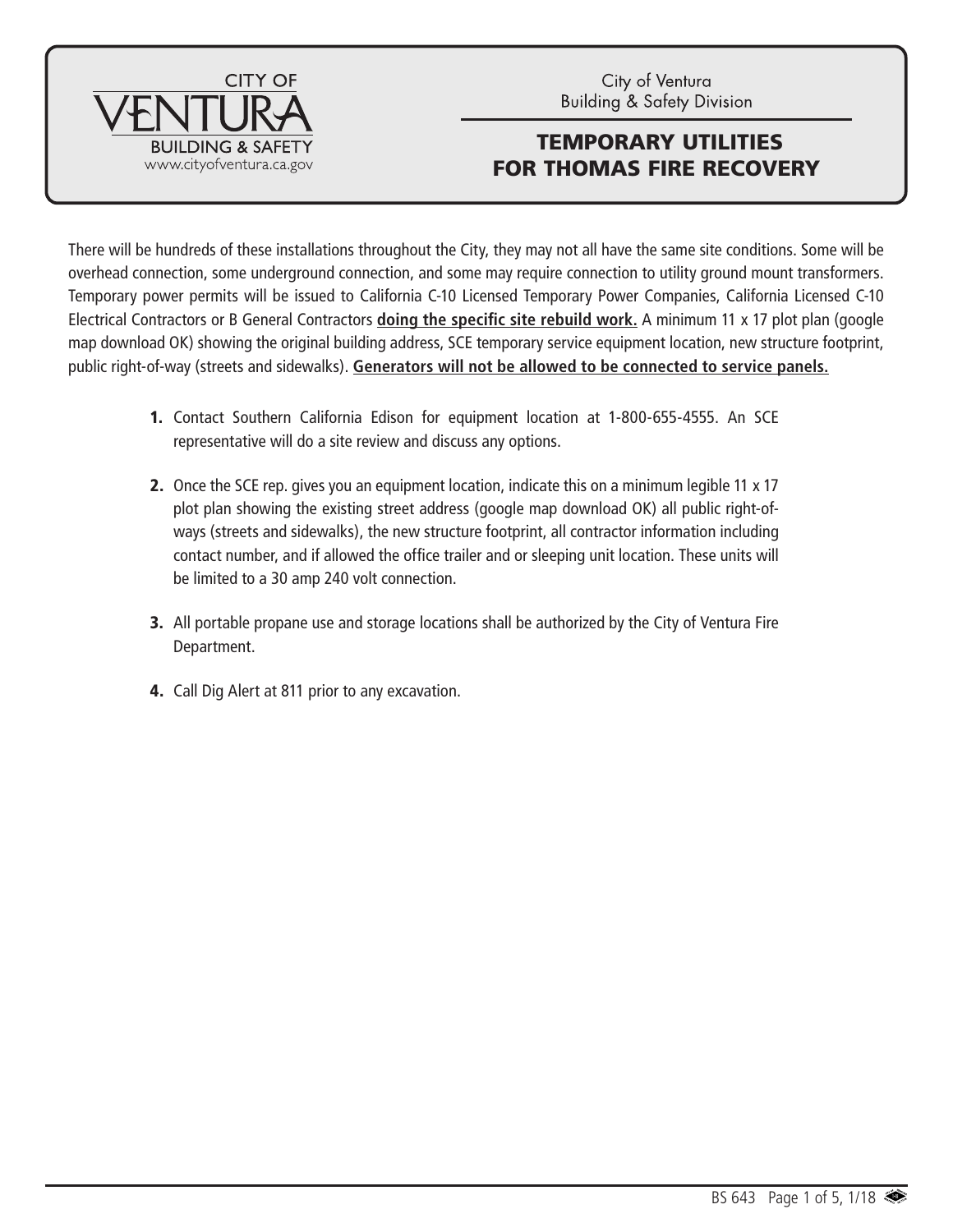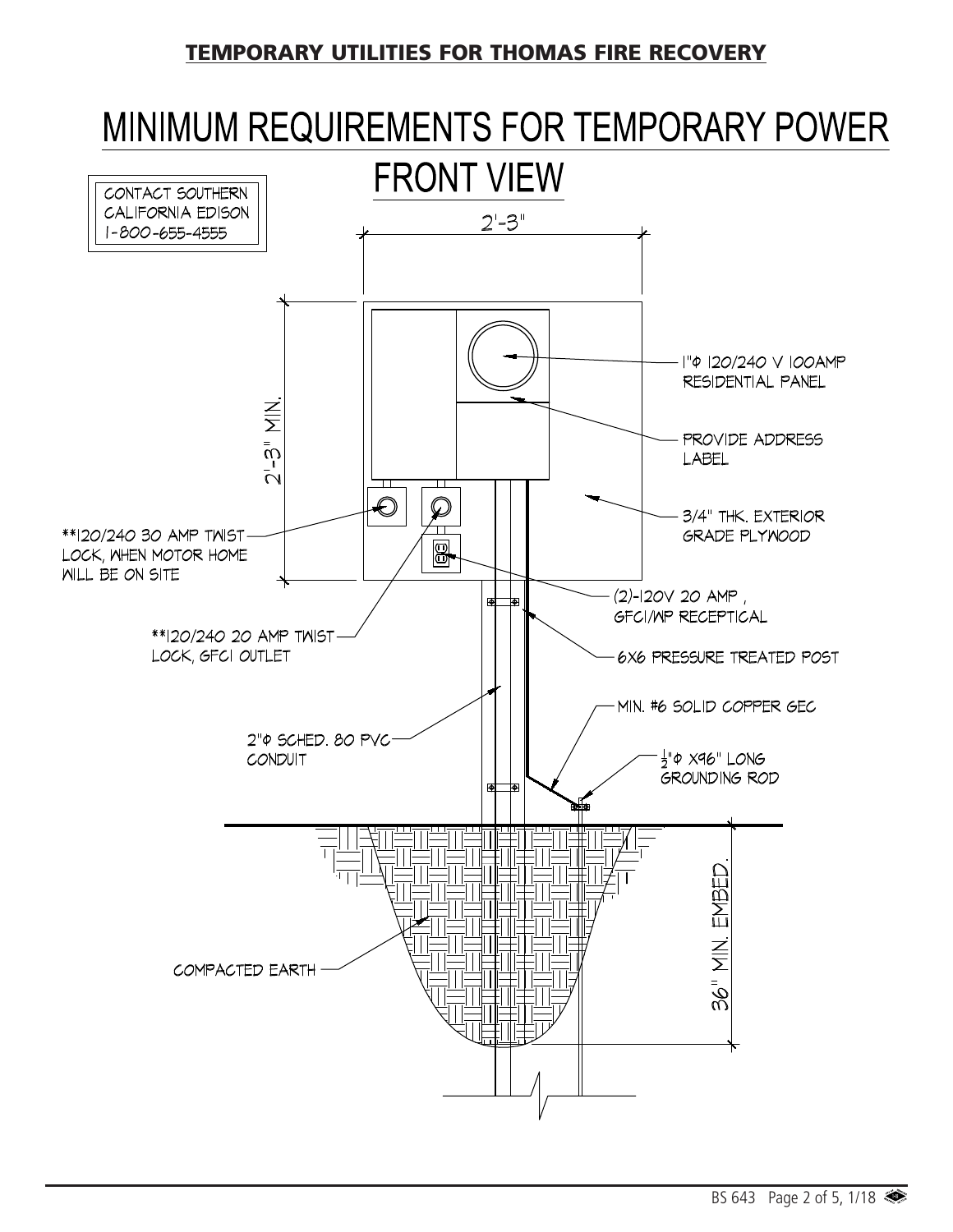## MINIMUM REQUIREMENTS FOR TEMPORARY POWER **SIDE VIEW**

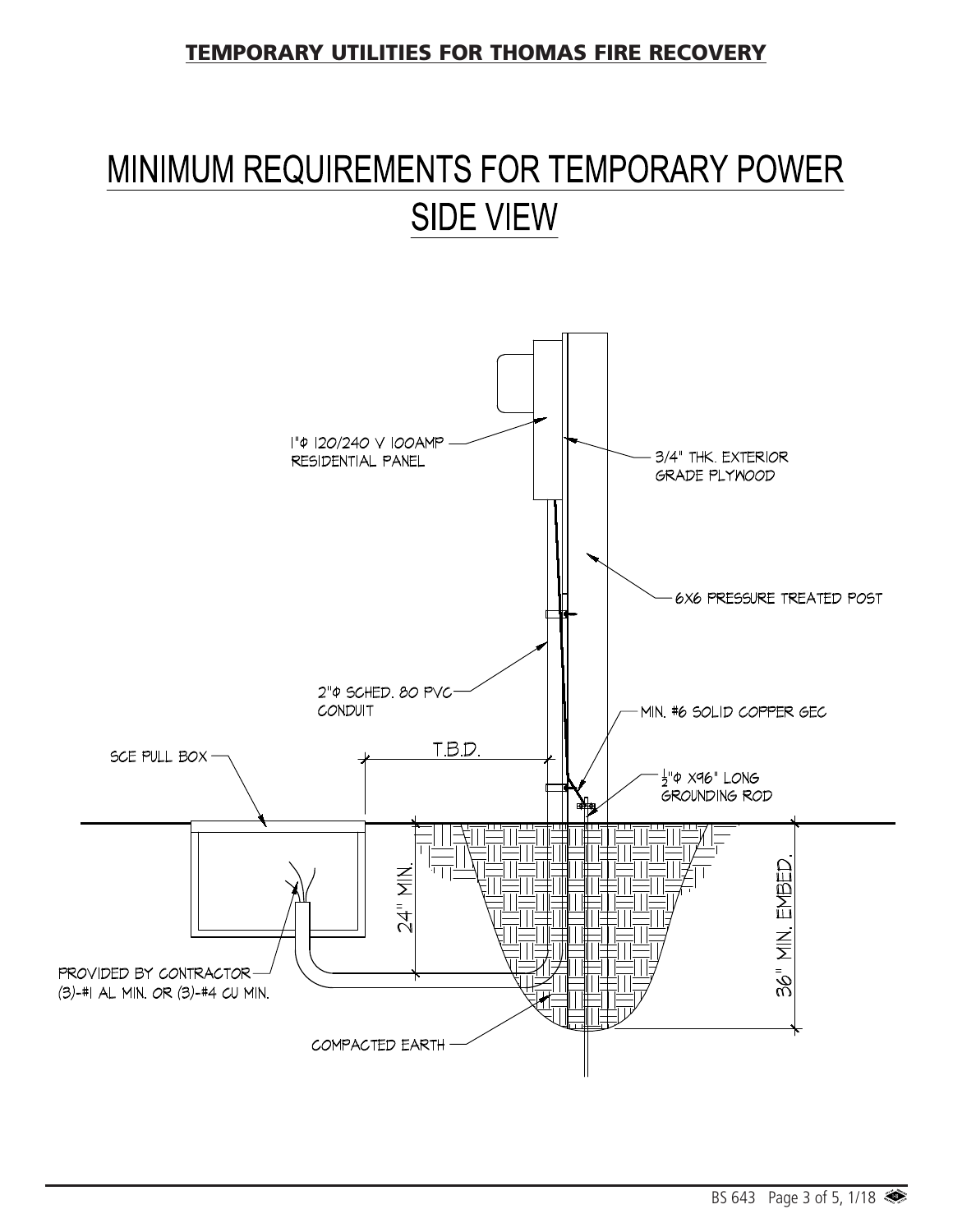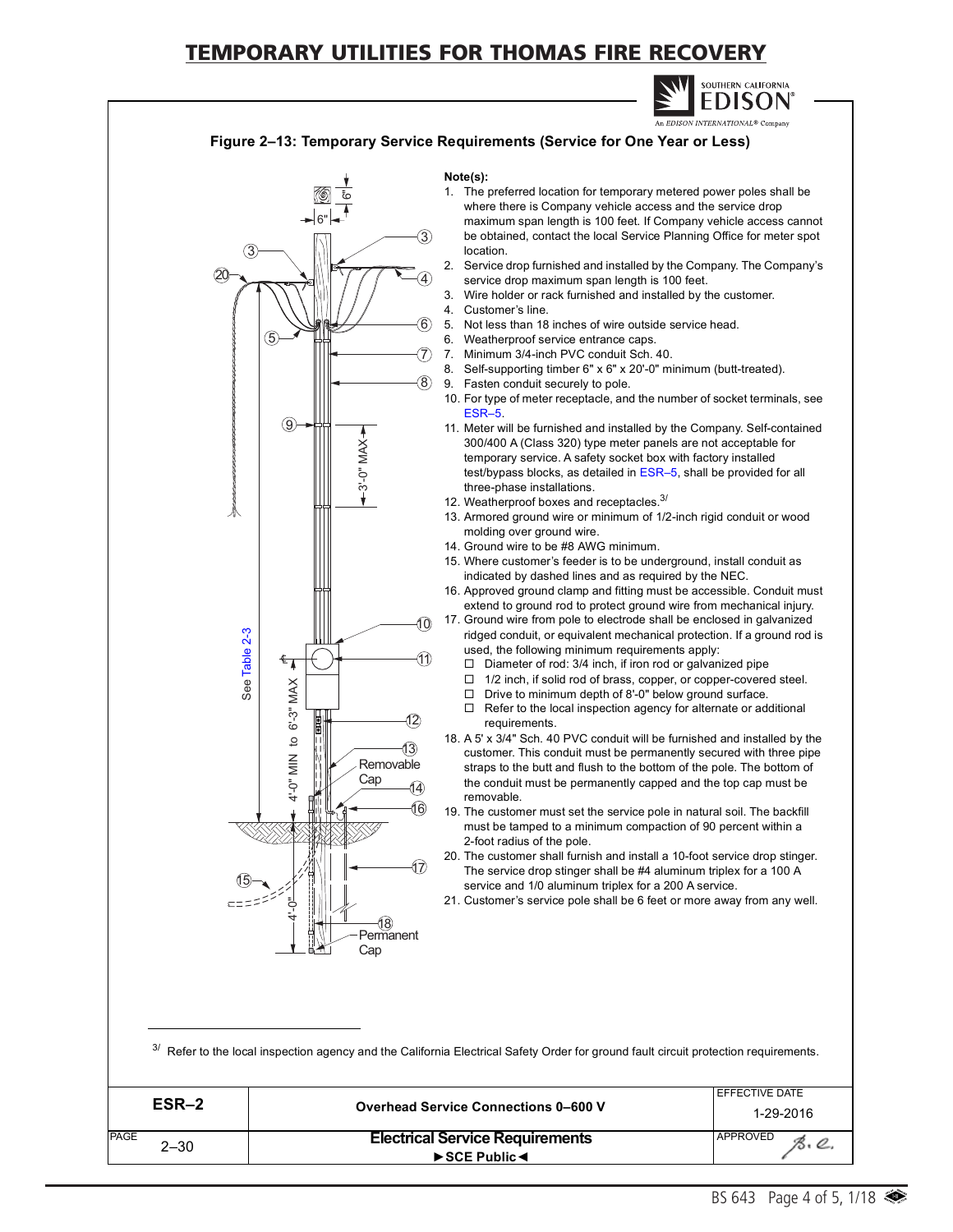# STANDARD TEMPORARY WATER HOSE BIB DETAIL

(MINIMUM REQUIREMENTS)